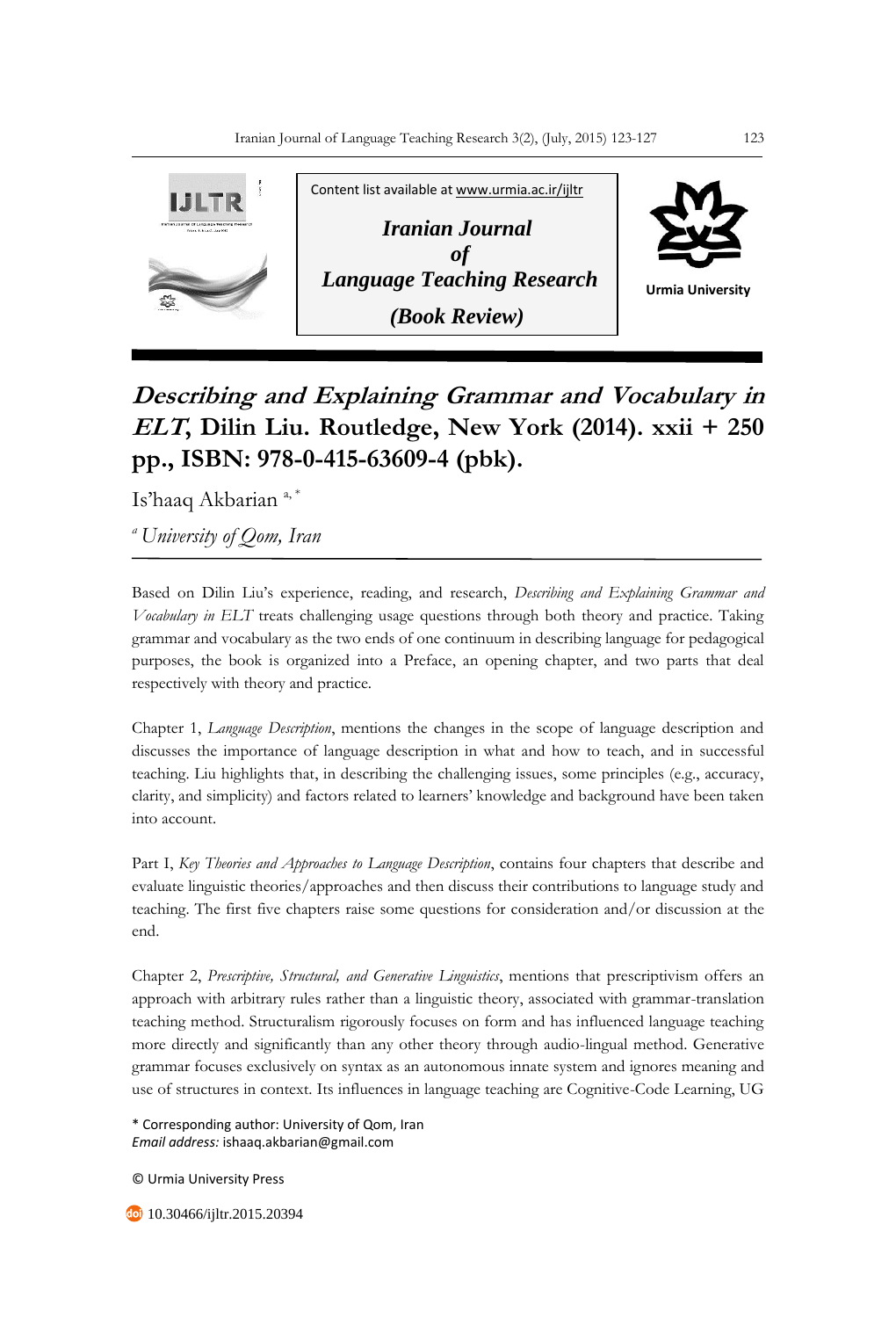hypothesis implications, and Krashen's (1981) Monitor Hypothesis. Though influential, the preceding theories/approaches overlook semantics and pragmatics.

Chapter 3, *Sociolinguistics and Systemic Functional Linguistics*, considers sociolinguistics as a linguistic branch and examines communicative competence, speech act theory, and pragmatics across languages. It then chooses Halliday's (see 1994) systemic functional linguistics for discussion. All this, Liu continues, contributes to (a) the shift of instruction from focus on form to meaning/communication, (b) inclusion of pragmatics in curriculum, (c) focus on discourse, and (d) emphasis on register and semantic function.

*Cognitive Linguistics* regards language as conceptual in nature and based on human experience, and as such motivated, not arbitrary. Meaning is central to language which consists of symbolic units/constructions, stored and accessed as a whole structure. These units are models to use to produce for communication. Thus, acquiring language relies on language input and use in meaningful context. For Liu, cognitive linguistics contributes to language learning and teaching at different proficiency levels in many ways, e.g. through presenting usages and structures as motivated phenomena, or using visuals and focusing on embedded experience.

*Corpus Linguistics*, Chapter 5, generates information on the behavior of words, phrases, and structures through concordancing, i.e., their frequency, collocation, colligation, distribution across registers, and comparison. Thus, it has influenced (a) language description through prefabricated expressions, semantic prosody, usage patterns, etc. and (b) language teaching, notably through using corpora in classroom, curriculum design, and material development.

Part II, *Putting Theory to Practice: Striving for Enhanced Language Description and Explanation*, includes nine chapters. Each chapter is organized into (a) describing a few challenging grammar and vocabulary issues, (b) the established useful practices in teaching these issues as a result of surveying seven existing ESL student grammar textbook series, class observation, and the author's teaching experience, and (c) 'Explaining/teaching the challenging issues with new insights', that offers practices backed by recent theories and research findings, including the author's studies. Chapters 6–14 end with suggested teaching activities to reinforce the ideas. However, Chapters 6, 7, 11, and 14 slightly vary in format. For instance, the last two do not include a section on established practices

Chapter 6, *Vocabulary Description*, touches on what it means to know a word in describing and teaching vocabulary, refers to how parts of speech and count/non-count nouns were historically defined, and mentions the challenges with these issues. However, Liu illustrates effective ways of coping with those challenges, inspired by different theories above.

Chapter 7, *Sentence Structure Description*, overviews sentence structure types (simple, compound, and complex), while describing the tasks and processes involved in the analysis. Using technical terms and diagramming are exemplar practices in their description and teaching. The challenges, such as (a) different verb structures, (b) participles, and (c) the dummy 'it' can respectively be facilitated by (a) explaining the reasons for usage differences, (b) describing where and how to use these structures, and (c) producing a more balanced structure.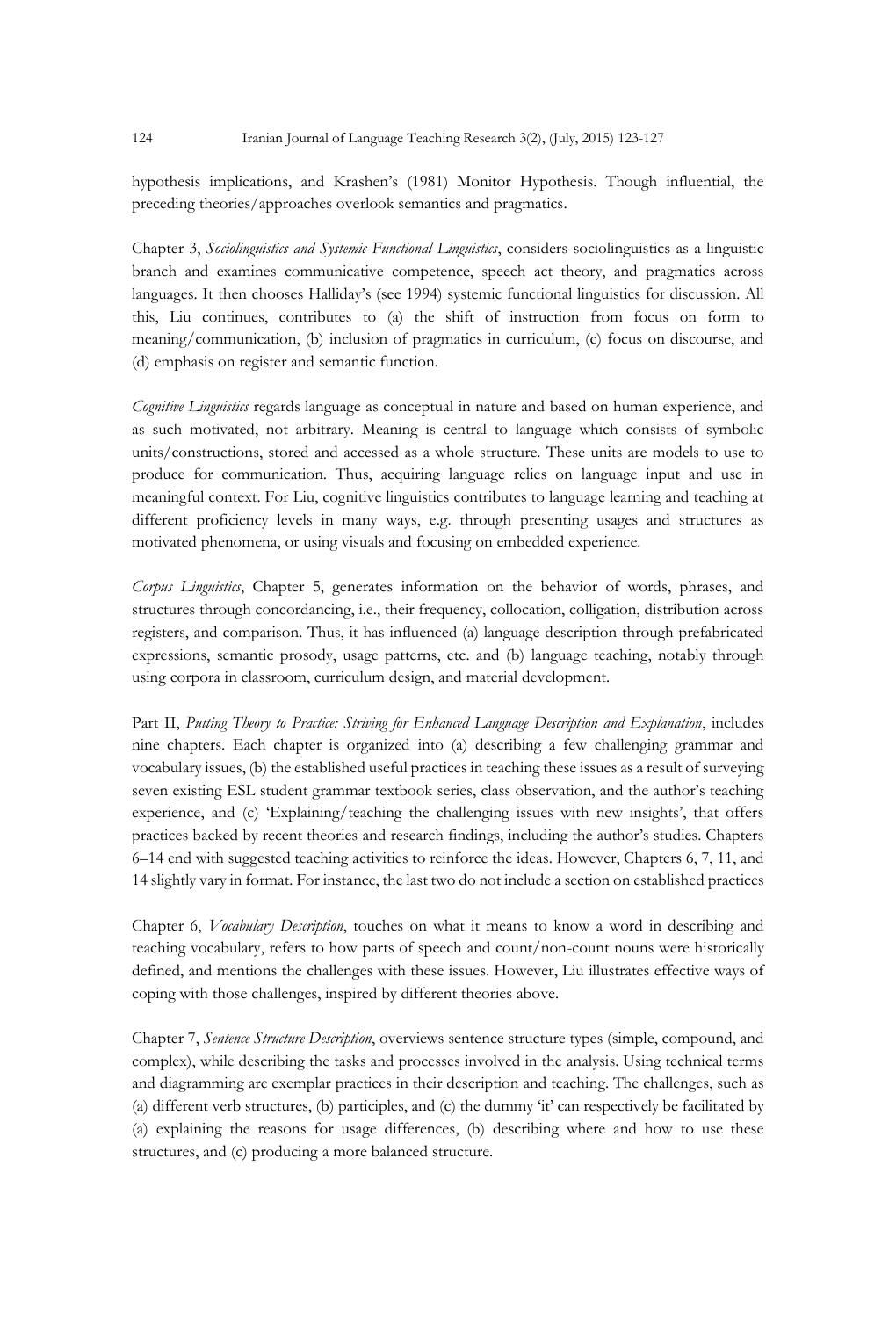Chapter 8 differentiates between the English *Tense and Aspect* and between grammatical aspect (*simple/progressive/perfect/perfect* progressive) and lexical aspect (*durative/punctual/stative*) of the verbs. The surveyed books use diagrams, generalizations or rules of thumb such as comparison and contrast, and lists of time words/phrases used with certain tenses/aspects. To clarify tense/aspect usage rules, Liu highlights "the role of discourse context and the speaker/writer's communicative purpose/viewpoint" (p. 127).

Chapter 9, *Articles*, defines *generic/non-generic*, *common*/*proper*, *count/non-count* nouns. To determine which article (*a*/*an*, *the*, or *zero*) the noun takes, Liu and Gleason (2002) suggest four non-generic uses of 'the' (*situational*, *textual*, *structural*, and *cultural*) to aid learners. Liu's survey shows these established practices: introducing the types of nouns and marked errors in article use, and teaching the articles within fixed expressions. To overcome the challenge, the author suggests we adjust teaching the articles to the learners' needs and in the right sequence/strategies; research points to the sequence of *situational*, *structural*/*textual*, and *cultural* use. Also, explaining the motivations for article uses and asking students to do a corpus search are effective practices.

Prepositions are frequent, ubiquitous, and also challenging because of their multi-functionality, polysemy, figurativeness, etc. The books surveyed use pictures for spatial meanings, exercises, and preposition list based on meaning and fixed prepositional phrases for memorization. However, Chapter 10, *Prepositions, Prepositional Adjectives/Adverbs, and Particles*, introduces activities for detecting semantic and usage differences, pattern finding of close but contrasting pairs of prepositions (e.g., 'behind' vs 'after'), and using embodied experience based on cognitive linguistics.

*Structural Alternation* first discusses the placement of the direct and indirect objects, based on the discourse rule that the old information is given first and new information last. We should take into account conceptual meaning, discourse, and communication purpose in using the object in separable phrasal verbs. Second, the chapter indicates the difficulty of permissibility patterns in English subject deletions to Spanish learners and object deletions to Chinese learners. However, the limited happening of null subjects and objects in English should be contrasted with the pairs of sentences in the respective languages for Spanish and Chinese learners to learn the appropriate patterns in English. Third, Liu mentions the factors affecting the selection of active or passive voice and the contexts wherein the passive voice is used. Unlike the other chapters, Chapter 11 focuses on new insights, excluding established practices.

*Word Meaning and Usage* addresses polysemy, synonymy, and culturally-loaded and register-specific words. Understanding the core, extended, and figurative meanings in polysemous words, and identifying the semantic/usage differences among synonymous words would help learners differentiate between synonymy and polysemy. Chapter 12 mentions the following practices in teaching them: using context and dictionaries for polysemes and synonyms, focusing on core and then extended meanings, using visuals, comparing and contrasting L1 and L2 in polysemy, introducing the dominant member of a synonymous set, and analyzing semantic and functional features and so on in synonymy. Liu's findings suggest that cognitive analysis in polysemy and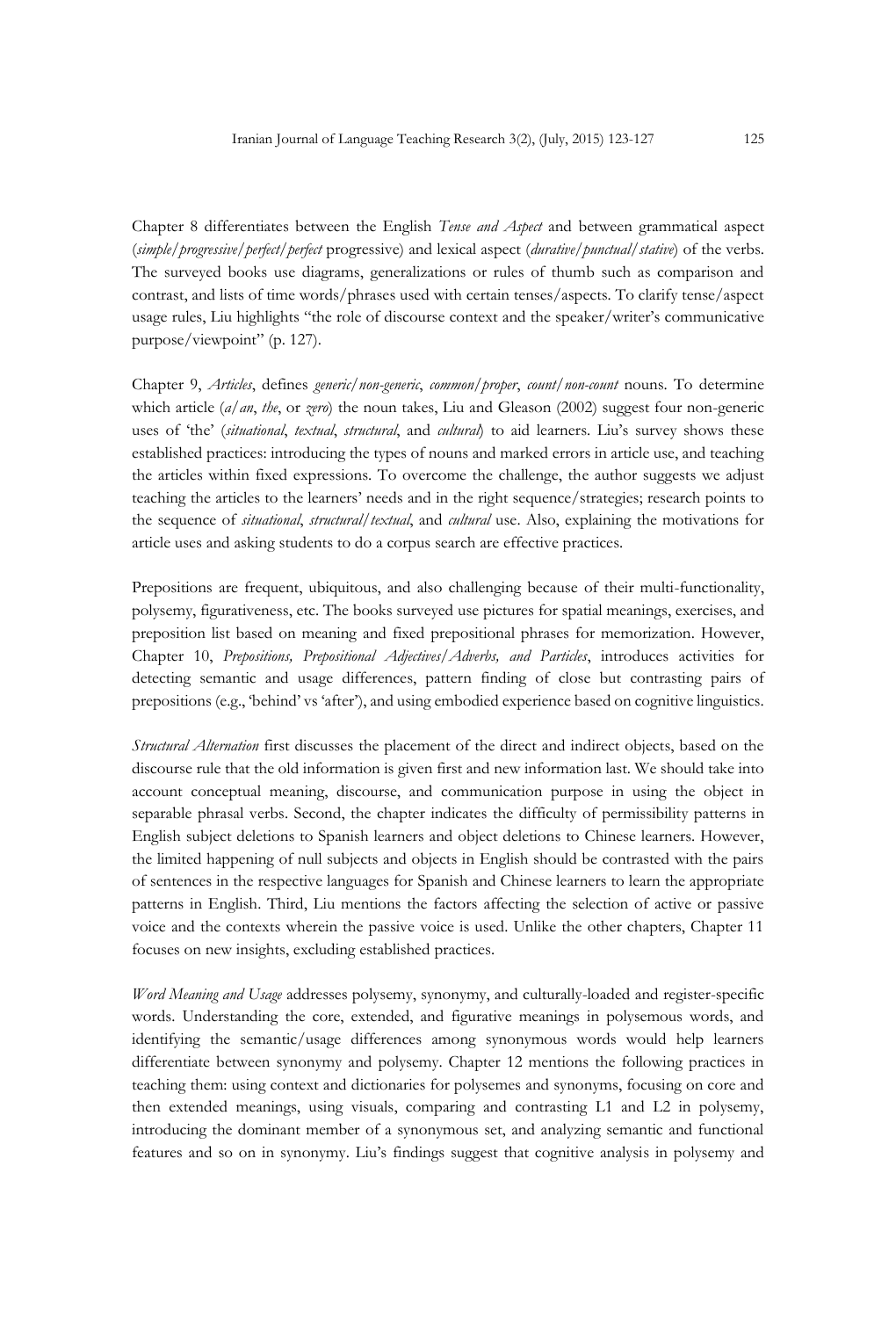corpus analysis in synonymy would work, and it helps to discuss denotative versus connotative meanings and word use in different registers.

Chapter 13 overviews *Word Collocations* and argues that collocations are not arbitrary, but generally motivated. Collocations are taught through memorizing fixed units and pattern finding. However, new insightful findings emphasize corpora search to help and engage learners through identifying collocations and collostructions along with explaining "why the lexical items in a collocation are collocated the way they are" (p. 197). To that end, Liu illustrates the conceptual motivations behind these collocations (*do/have/make/take*), mentioning the challenges involved in the process.

The final chapter on *Multi-Word Expressions* merely defines multi-word units, describes their functions, and discusses effective ways of explaining and teaching idioms, phrasal verbs, and lexical bundles. It classifies idioms into subcategories based on semantic motivation and structure, and mentions that idioms could carry out various functions, e.g. ideational, interpersonal, and textual. Then it discusses the ubiquity of phrasal verbs and register-specificity of formulae/lexical bundles. Empirical new research supports noticing, retrieving, and generating (Nation, 2001) in teaching them. Chapter 14, therefore, emphasizes teaching the use and functions of formulae/lexical bundles directly.

In Part II, a reader will notice the emphasis on certain suggested activities. For instance, in many chapters, it is repeatedly asked why an issue in grammar or vocabulary is used the way it is done. Liu believes that exploring and understanding the motivations of the use of a challenging grammar or vocabulary issue would help learners grasp it better. He backs this suggestion with empirical research, conducted by himself and other researchers, and offers many illustrative examples.

Discourse markers/conjunctions/connectives (e.g. however, nevertheless, yet, although, in contrast, likewise, whereas) connect the pieces of language together. They facilitate reading comprehension and writing organization (Akbarian, 2001). However, EFL learners get confused in their learning and use, even at advanced levels, maybe because EFL teachers do not pay due attention to them in EFL contexts despite their significance in structuring a piece of discourse. Given that, a chapter on describing and explaining 'conjunctions' would help raise the awareness of EFL teachers on teaching them efficiently.

Despite this limitation, the volume offers several benefits to the reader. First, there is a need to reconsider the practices in teaching English vocabulary (Gardner, 2013) and grammar. This volume systematically responds to it by presenting the content in a detailed, organized, and classified manner that readers would follow with ease and comprehension. Next, Liu provides brief, clear, and informative content on linguistic theories and approaches in one volume that would equip language teachers with some effective instructional options. These options would help language teachers in instructing learners efficiently or adjusting the instruction to their proficiency level and/or needs. Furthermore, familiarity with different linguistic theories would provide us with different options to better deal with different types of learners or contexts; more specifically, Liu reiterates that a certain linguistic theory might suit certain contexts or people with specific characteristics whereas another theory would be more appropriate to use with learners studying a certain field or genre.